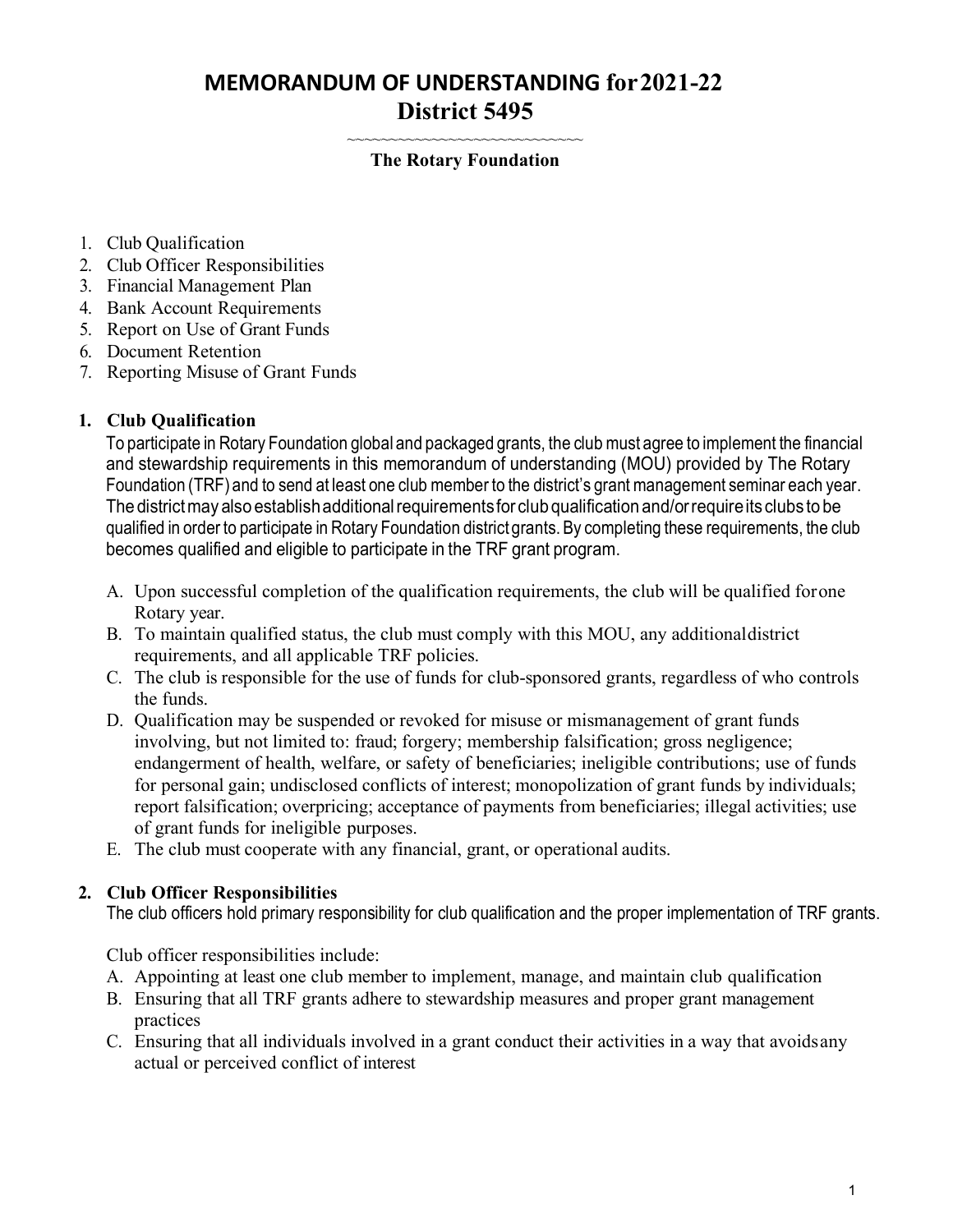# **3. Financial Management Plan**

Theclubmusthaveawrittenfinancial managementplantoprovideconsistentadministrationofgrantfunds.

The financial management plan must include procedures to

- A. Maintain a standard set of accounts, which includes a complete record of all receipts and disbursements of grant funds
- B. Disburse grant funds, as appropriate
- C. Maintain segregation of duties for handling funds
- D. Establish an inventory system for equipment and other assets purchased with grant funds, and maintain records for items that are purchased, produced, or distributed through grant activities
- E. Ensure that all grant activities, including the conversion of funds, comply with local law

# **4. Bank Account Requirements**

In order to receive grant funds, the club must have a dedicated bank account that is used solely for receiving and disbursing TRF grantfunds.

- A. The club bank account must
	- 1. Have a minimum of two Rotarian signatories from the club for disbursements
	- 2. Be a low- or noninterest-bearing account
- B. Any interest earned must be documented and used for eligible, approved grant activities, or returned to TRF.
- C. A separate account should be opened for each club-sponsored grant, and the name of the account should clearly identify its use for grant funds.
- D. Grant funds may not be deposited in investment accounts including, but not limited to, mutual funds, certificates of deposit, bonds, and stocks.
- E. Bank statements must be available to support receipt and use of TRF grant funds.
- F. The club must maintain a written plan for transferring custody of the bank accounts in the event of a change in signatories.

# **5. Report on Use of Grant Funds**

The club must adhere to all TRF reporting requirements. Grant reporting is a key aspect of grant management and stewardship, as it informs TRF of the grant's progress and how funds are spent.

# **6. Document Retention**

The club must establish and maintain appropriate recordkeeping systems to preserve important documents related to qualification and TRF grants. Retaining these documents supports transparency in grant management and assists in the preparation for audits or financial assessments.

- A. Documents that must be maintained include, but are not limited to:
	- 1. Bank information, including copies of past statements
	- 2. Club qualification documents including a copy of the signed club MOU
	- 3. Documented plans and procedures, including:
		- a. Financial management plan
		- b. Procedure for storing documents and archives
		- c. Succession plan for bank account signatories and retention of informationand documentation
	- 4. Information related to grants, including receipts and invoices for all purchases
- B. Club records must be accessible and available to Rotarians in the club and at the request of the district.
- C. Documents must be maintained for a minimum of five years, or longer if required by local law.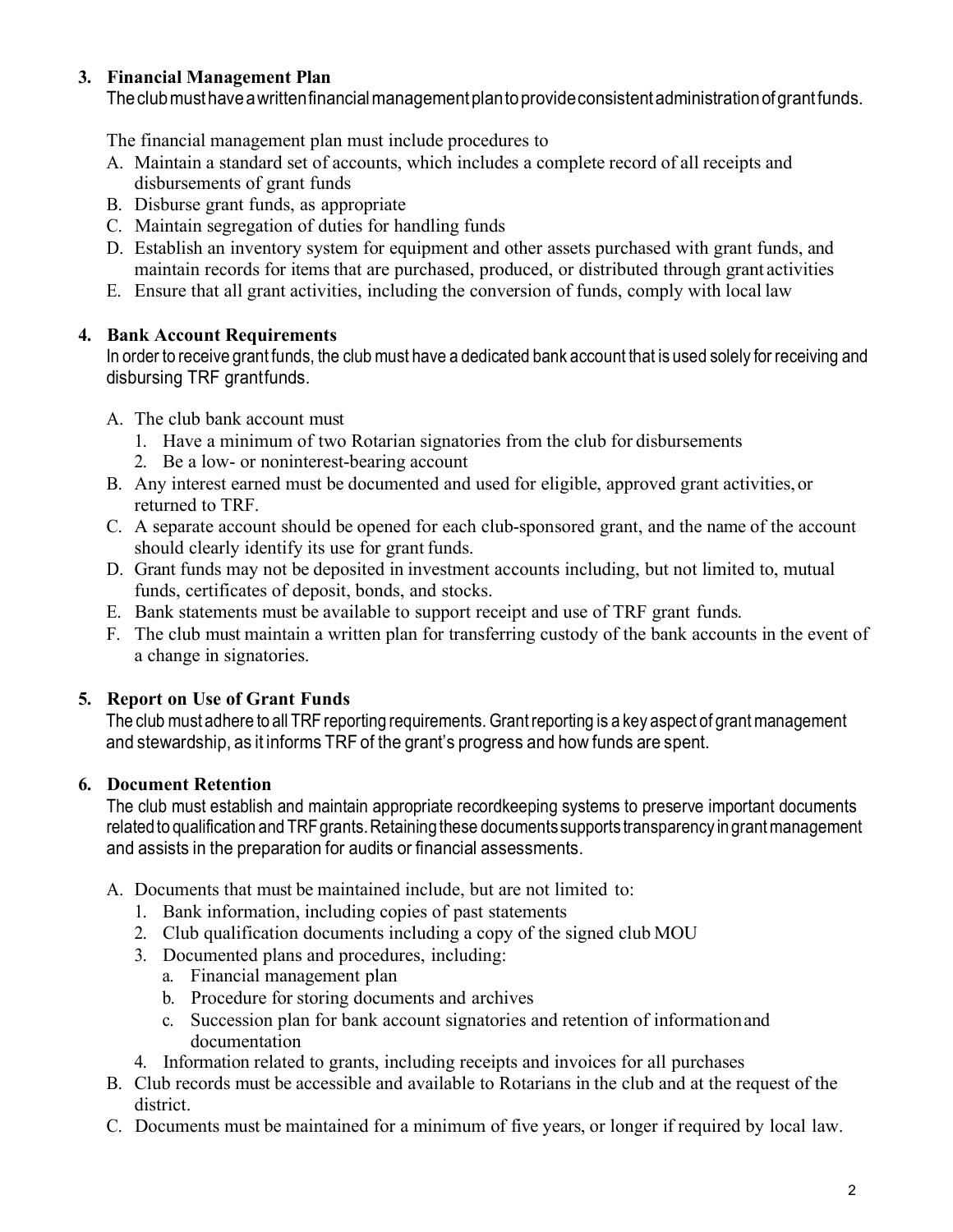## **7. Reporting Misuse of Grant Funds**

The club mustreport any potential and real misuse or mismanagement of grant funds to the district. This reporting fosters an environment in the club that does not tolerate the misuse of grant funds.

#### **Additional District 5495 Requirements:**

5495 has established requirements in addition to those established by The Rotary Foundation above. To be eligible to receive grant funding for any grant program, Rotary Clubs in District 5495 must:

- a) Agree to implement and sign the Rotary Foundation Memorandum of Understanding for clubs. The MOU requires, among other things, that the club has established a financial management plan for administration of grant funds. Note: A club financial plan template is available on the District website which can adopted or adapted by the club.
- b) A separate bank account required for all Global Grant funds. A separated bank account is not required for District Grants. However, separate accounting of Rotary Foundation funds is mandatory in all cases.
- c) Appoint a Club Rotary Foundation Chair to a 3-year term.
- d) Have at least two members attend the District Foundation Grants Seminar annually. It is highly recommended that the President-Elect and Club Rotary Foundation Chair attend. Note: The Club can send as many participants as desired.
- e) Be current on its RI and District dues, and in good standing with the District, Rotary International, and The Rotary Foundation.
- f) Be current on all required tax returns for the Rotary Club and any associated Club Foundation.
- g) Have established and reported an Annual giving goal to the District Foundation Chair for the current year and for the next year – this is reported online through Rotary Club Central.
- h) Have contributed to the Rotary Foundation Annual Giving Fund in the previous year or the current year.
- i) Be current on all Rotary Foundation Grant reports.

## **Authorization and Agreement**

*This memorandum of understanding is an agreement between the club and the district and acknowledges that the club will undertake measures to ensure the proper implementation of grant activities and proper management of Foundation grant funds. By authorizing this document, the club agrees to comply with all of the conditions and requirements of the MOU.*

*On behalf of the Rotary Club of <i>, the undersigned agree to comply with all of the conditions and requirements of the MOU for Rotary year 2021-22 and will notify Rotary International and District 5495 of any changes or revisions to club policies and procedures related to the requirements.*